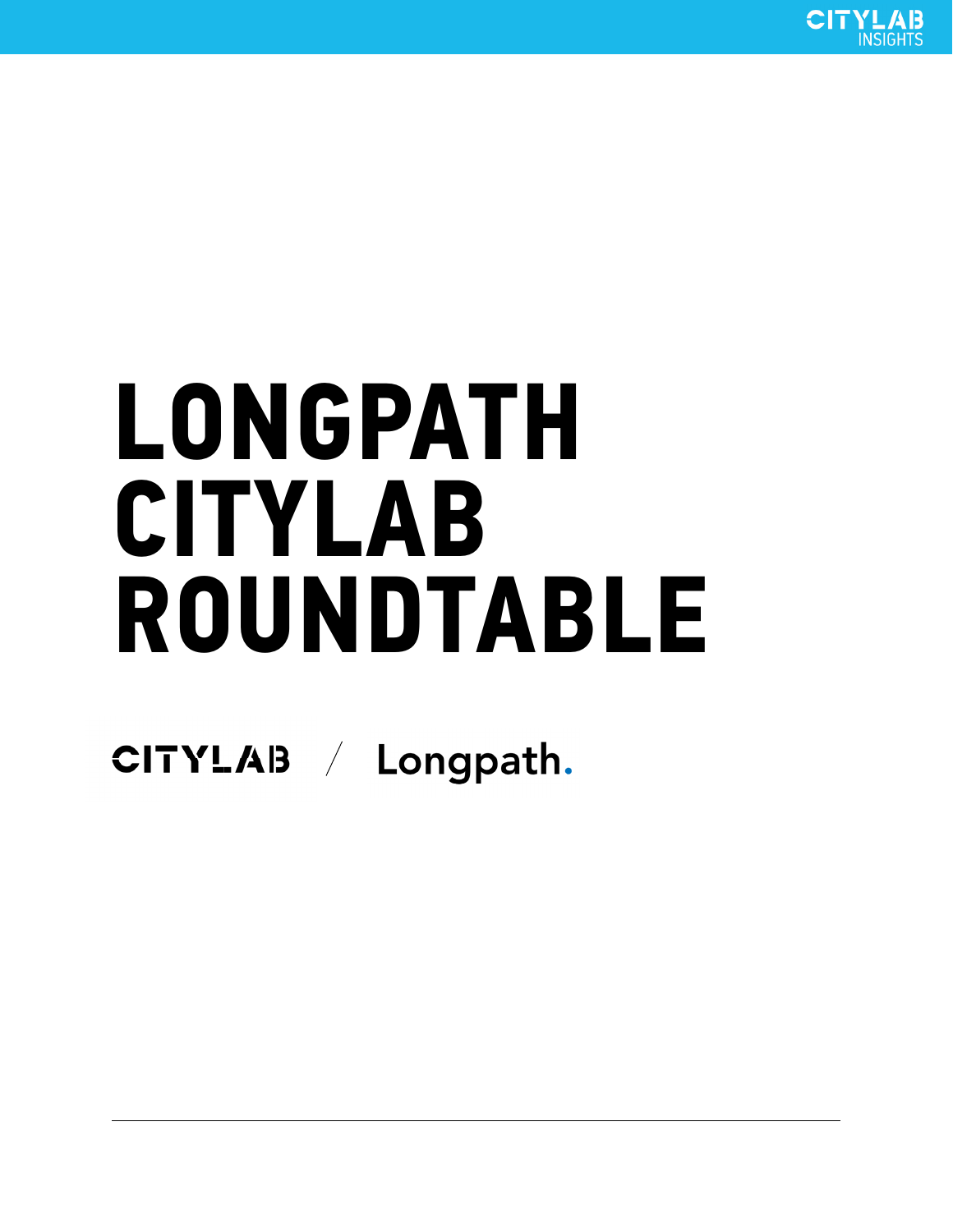# **Dear Readers:**

It has become almost cliche to say that for the first time in human history, the majority of our species lives in cities. We talk about cities as laboratories for democracy, and where we test and build out the innovative communities we believe in. To fully seize on the opportunities of 21st-century urban development, we need to talk about the far-out futures. We need to share our boldest, most audacious visions for the cities of tomorrow.

Longpath and CityLab launched a conversation with leading urban thinkers, practitioners, philanthropists, and mayors on their visions for the futures of cities. We are proud to share our findings in a joint report, which explores the rich narratives and trends shaping U.S. cities over the next 100 years. Beyond a singular focus on the rise of the "Smart City" and selfdriving cars, Longpath and CityLab's report surfaces the many other forces shaping the city of tomorrow: new ways of using space, new ways of building communities, new mindsets.

In moments of uncertainty, it can be difficult to think beyond the urgent challenges of today For this reason, we have developed a new mindset tailored to the needs of this urban cultural moment. Longpath is a mindset with three dimensions: futures thinking, the capacity to imagine many possible tomorrows; transgenerational empathy, a commitment to acting in the interest of coming generations; and telos, the ability to align one's actions with broader purpose and vision.

In service,

**ARI WALLACH**, **Founder and Executive Director of Longpath Labs**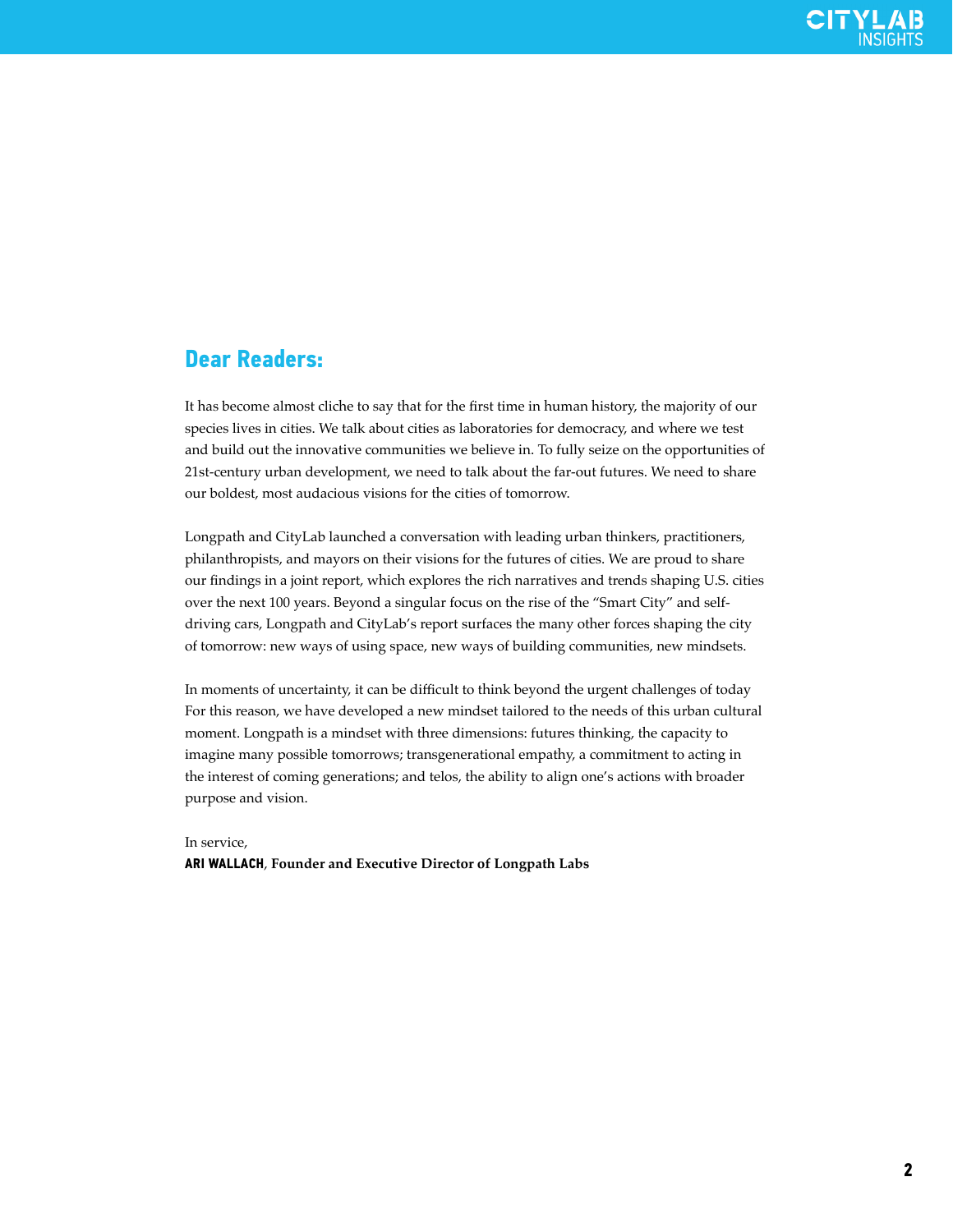# **LONGPATH CITYLAB ROUNDTABLE**

It has become almost cliché to recite the fact that for the first time in the history of our species, the majority of people live in cities. Rarely, however, do we fully investigate the challenges and opportunities emerging from this profound shift. In this critical moment in urban history, how do we envision the far-out futures of our cities? And how do we use our most affirmative visions to catalyze action, taking the steps needed to shape the futures that we believe in?

It is time to surface the third rail questions about our cities, questions that enable us to fundamentally reimagine the urbanist space. To that end, CityLab has partnered with Longpath, an initiative focused on fostering long-term thinking and behavior in the individual, organizational, and societal realms. With this partnership, we will broaden the aperture through which we explore city futures, examining the many rich historical narratives and possible scenarios that inform urban discourse.

The future of humanity is urban, so we asked some of today's leading urbanists—a mix of mayors, thought leaders, and practitioners—to give us the lay of the land of our urban past, present, and futures.

# **What do you see as the critical inflection point in the past 100 years of urban history—a historical moment or an event that has had lasting ramifi cations for the cities of today?**

**TONI GRIFFIN (Urban Planning and Design for the American City, Founder; Professor in Practice of Urban Planning at Harvard University):** When the Civil Rights Act of 1964 was signed giving greater access, opportunity, and rights to African-Americans in this country, and they began to dismantle the decades of federal policies and programs of racial segregation. That manifested itself in cities all across the U.S. through racially restrictive covenants, blockbusting policies, redlining, the Federal Highways Act — all programs that were designed to exclude and separate African-Americans from other populations. In turn, it also deeply divided cities — by class, in addition to race. The Civil Rights Act was pretty pivotal.

**GIL PENALOSA (880 Cities, Chairman of the Board):** There are clearly two very important inflection points. One is that we are living much, much longer. That has had many ramifications and implications. About 150 years ago we didn't have any country in the world that had a life expectancy above 45. Today we don't have any with a life expectancy below 45. That has been totally transformational. That's why we're having such large population growth. From the point of view of city-making, I think the car showed up in the last 100 years and we decided to build cities thinking more about car mobility than people's happiness. And that has created mostly bad quality cities for people all over the world, in the developing world but also in the developed world.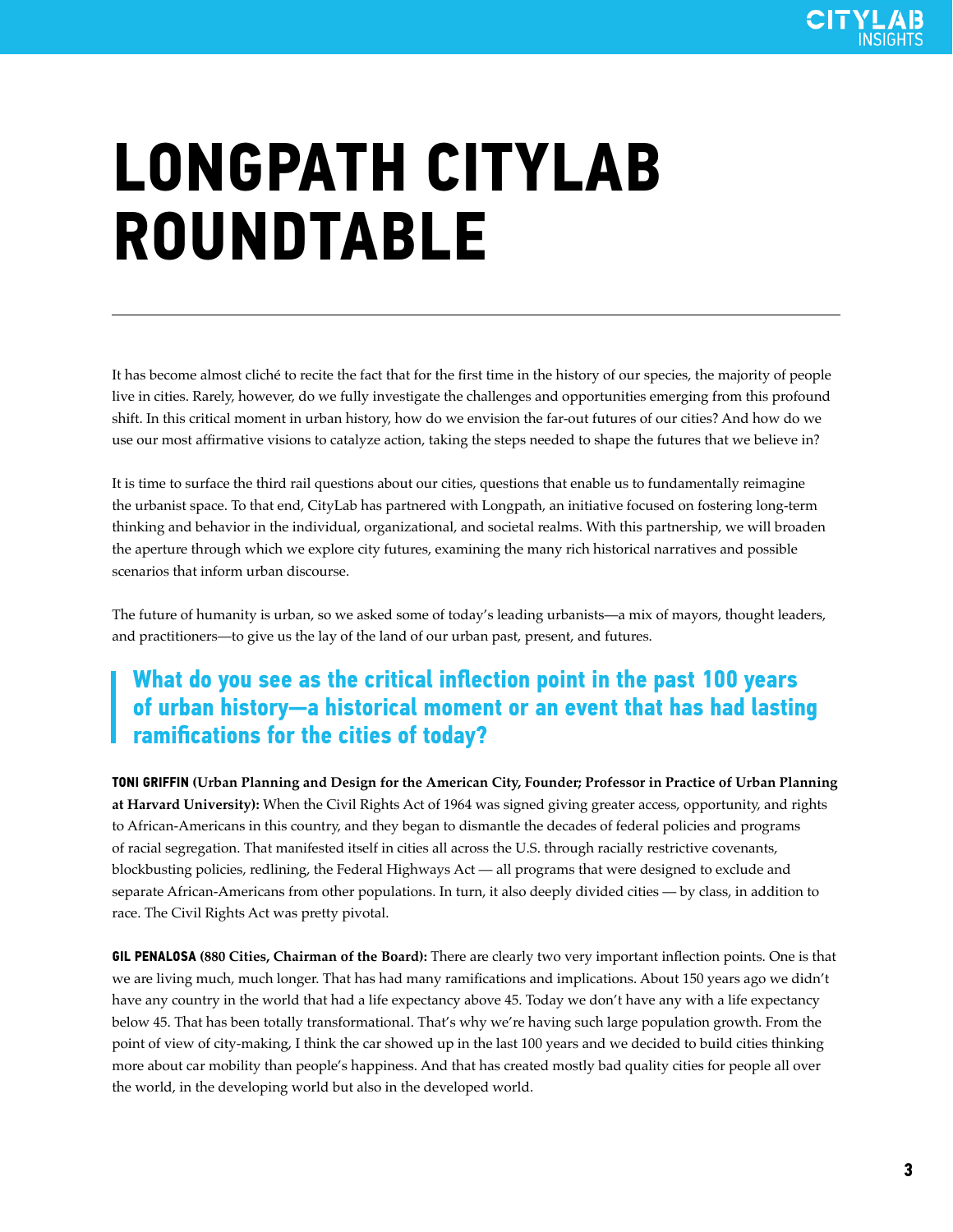**BRUCE KATZ (New Localism Advisers, Co-Founder; Author of The New Localism: How Cities Can Thrive in the Age of Populism):** One critical inflection point was the Immigration Act of 1965, which basically opened up America's borders again. That had a rejuvenating effect on cities because it brought a whole new group of residents into many parts of U.S. cities and metropolitan areas that were starting to depopulate. Globally, the most important thing that's happened in the last 100 years is simply the rise of cities. We passed the inflection point with more than half of people in the world living in cities. This is happening in Asia, Africa, Europe, and the Americas. The organizing geography of civilization is shifting. It's ubiquitous. The question is how do you manage that? How do you enable cities to be more livable and higher quality? The United States is essentially a metropolitan nation. When we talk about the urban and rural division, we almost never mention the word metropolitan — which is odd. Half of people who live in rural America actually live within metropolitan areas because our metropolitan areas have sprawled and decentralized in such a profound way. Many rural counties are now captured within the commuter zones of metropolitan areas — so the divide [between rural and urban] is not as pronounced as people think. What we need to do, I think, is create a new narrative to enhance the linkages between the core and the peripheral.

**MICHAEL BERKOWITZ (100 Resilient Cities, President):** Jane Jacobs and her opposition to development in New York, and her victory over traffic engineers was definitely significant and continues to be inspirational. She's become sort of an emblem to new urban thinkers. Her work feels like one of the big inflection points, because it moved us beyond the thinking of the early 20th century, when the industrial revolution was about creating silos for efficiency. The government took an engineering mindset that optimized for efficiency, but because of Jane's work we view cities more holistically. Now you have departments of transportation that are moving away from optimizing for cars to optimizing for people. The value of walkability has certainly changed.

# **Who is an urban practitioner or leader from the past that you particularly admire and why?**

**DAN DOCTOROFF (Sidewalk Labs, Chairman and CEO):** The more that I have studied Jane Jacobs the more impressed I am with her. She had a worldview about what makes cities great and what makes them not so great. I did not appreciate until studying her in much more detail that she was a little bit of a closet futurist. Jane Jacobs was not one who shied away from the belief that technology actually could be a very powerful force for bringing about her vision of cities. She talked a lot about mobility. She talked a lot about sustainability, even though it wasn't called that at the time. She talked a lot about buildings and the whole sense of how community could be crafted in new and interesting and organic ways — all leveraging future technologies. In a funny way, if you study Jane Jacobs you get a really sophisticated understanding of the future. She was just ahead of her time. One of the misnomers is that she's all about nostalgia. She's not. She's about enabling cities to evolve. She was a big believer that technology could play a role in that evolution by helping to achieve a lot of objectives that she saw as critical for the future success of a city, such as accommodating more people with less infrastructure, particularly roads. On the whole issue of environmental stewardship and energy use, she was just way ahead of the curve. It's kind of remarkable actually. So, I would absolutely put her up there at the very top of the list.

**JONATHAN ROSE (Jonathan Rose Companies, President; Author of The Well Tempered City):** The reason why I'm not a Jane Jacobs fan is because even though Jane described very important aspects of neighborhoods, communities, street life, diversity, and all those things which are important parts of cities—at the same time the movement she created undermined planning. It undervalued planning. Sure, you need community-based knowledge. But I actually believe in big visions and big plans. Without them, we're not going to be able to address the issues of the 21st century, such as income inequality and climate change. For example, China is connecting cities with 25,000 miles of highspeed rail. Jane Jacobs thinking doesn't do that. It's a different kind of thinking. What happened post-Jane Jacobs is that planners lost their role as visionaries and they kind of became just public approval processors.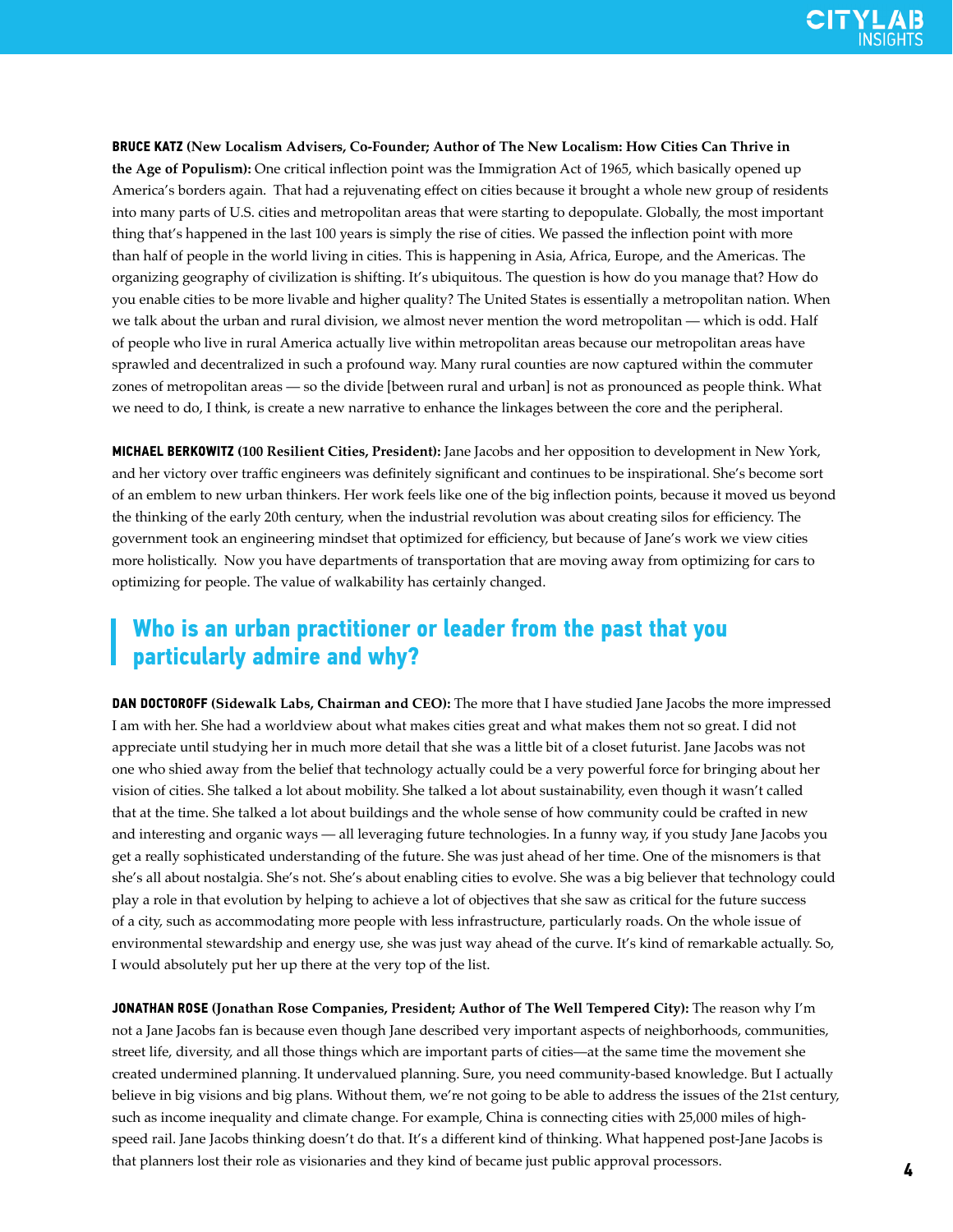

**MICHAEL TUBBS (Mayor of Stockton California, Pioneer of Universal Basic Income):** WEB Dubois. Not only was he the first African-American graduate at Harvard, but he really spoke about cities as more than streets and roads, but full of people and histories and competing interests and ideologies. His work, especially around the lived experiences of African-Americans, about people of color in general, and cities was very exciting. I think he brought a human and also social-political aspect to the ideas of cities and urbanism.

#### **What do you see as the largest barriers to activating long-term solutions in the urban world?**

**MICHAEL BERKOWITZ:** The barrier is that political and budget cycles run short, when real strategic and systematic changes at play are generational. Those two things are massively misaligned.

**SAM LICCARDO (Mayor of San Jose):** The fundamental challenge of any mayor interested in change and implementing big ideas is the widespread perception that change only benefits somebody else and only comes at my expense. As we say in San Jose, "they yell because they love." We have a lot of passionate advocates for our city and community. But I think quite often that the pace of technological and economic change in Silicon Valley has come at the expense of many who've been left behind. We need to hear the voices of those who justifi ably and reasonably express concern about how change will impact our community. But at the same time, we need to be able to demonstrate how change can benefit those who have been marginalized. That is the primary task of any mayor.

**SHELLEY POTICHA** (NRDC, Urban Solutions Director): It's difficult to instill a sense of long-term thinking and an urgency to move toward transformational solutions when everybody is looking at the issues right in front of them every day. We're so reactive and set in our ways of building our cities and investing in our cities. We need to start acting. We've done a lot of talking about a vision of a future that is more resilient. But we really need to move from talking to action. We don't need to keep arguing about things. A second barrier is that to get to scale on many of the solutions that we know deliver superior outcomes for the people in our communities, we have to look outside our communities. There are lessons that can be drawn from different places. I've worked with communities all over the country, and of course there is always something unique and special about every city and every culture in a city. But there are also starting points that we can build on. We too often start from zero when we don't need to.

**GEORGE ABBOTT** (Knight Foundation, Director of Community and National Affairs): A big barrier to long-term thinking is resistance to change and fear of displacement among people in cities. I think that there is a very, very powerful narrative around gentrification and displacement. There are many places where this is absolutely a problem, when you look at the housing market. But much more of American displacement isn't happening through gentrification, but through disinvestment. It's a problem with people moving away for opportunity elsewhere. The fact is that without investment, many cities will continue to decline. And in cities where gentrification is occurring, the reason rent is up is because supply is limited. I think the question of our time is how can we reinvest without displacement? The data suggests that far more people are fleeing areas of poverty than are being priced out. However, what I think is much more common is a form of cultural displacement whereby reinvestment into the neighborhood ignores longtime residents. They they look at it and say "well none of this is being done for me. It doesn't look like my neighborhood anymore. It doesn't feel like my neighborhood anymore." So even though they may not have been physically displaced, they've been culturally isolated. We need to be mindful and work with longstanding residents to ensure that they are protected and that they feel like a part of this transformation. We can build a more inclusive and stronger social fabric that way.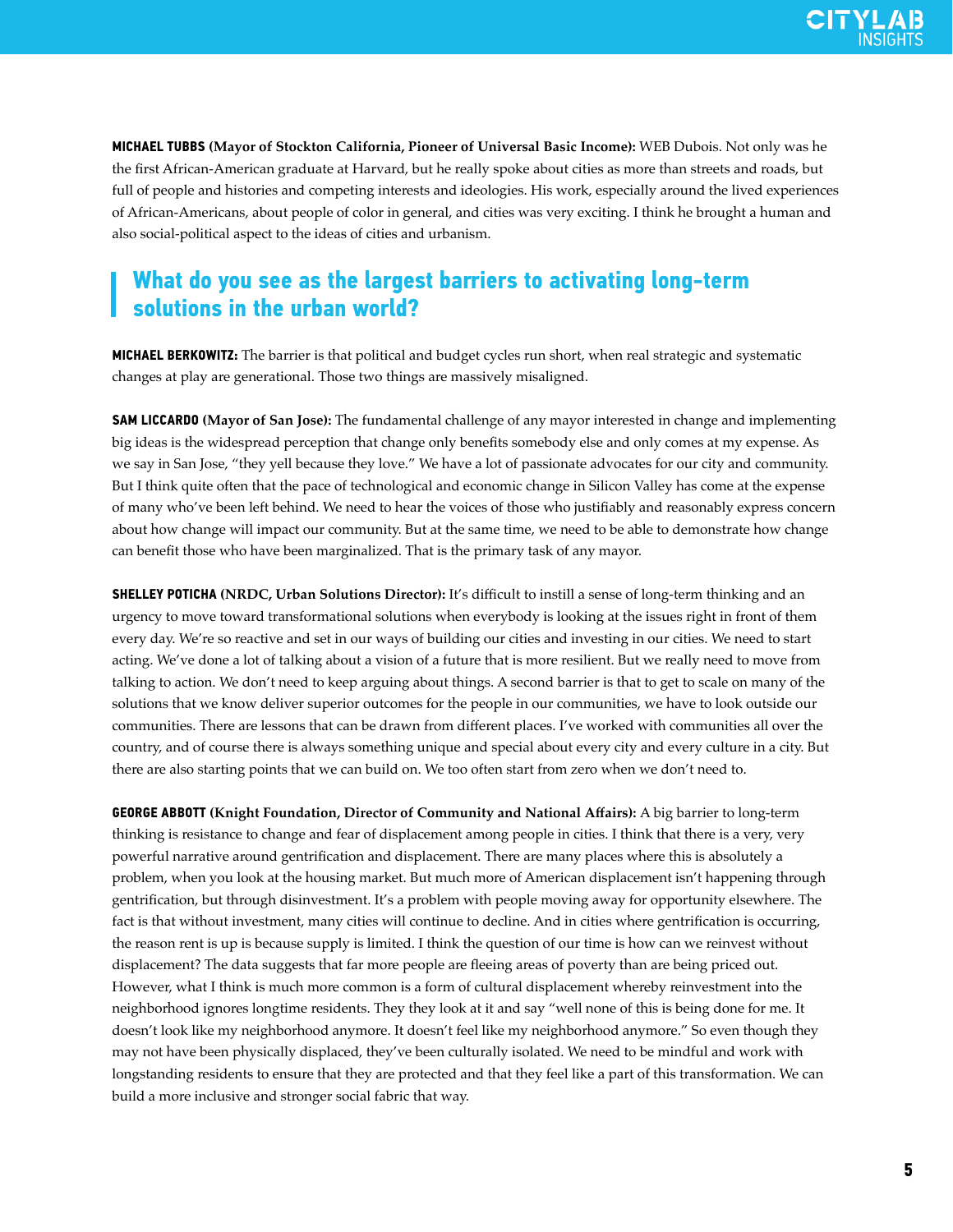# **Albert Einstein famously said "We cannot solve our problems with the same thinking that we used when we created them." What are some**  shifts in mindset that are needed to achieve your vision of the Future of **Cities?**

**JONATHAN ROSE:** So this shift from static thinking to dynamic thinking, from linear thinking to systems thinking. Pretty straightforward. It's where we're going to move to in the future.

**GEORGE ABBOTT:** We have to embrace the fact that there is no silver bullet solution. There can be a tendency to look at these big things like Amazon HQ2, and think that it will solve all of our problems. But in reality I think you're much better served by concentrating on the basics, figuring out how to use small scale interventions that don't need a huge amount of money to make your city a place that is more pleasant to live in. We should focus on providing spaces where people like to be, providing a variety of housing options, providing good education, and good ways for folks to increase their economic opportunity. There are many small things we can be doing, but we go for a 10-year multimillion dollar transformational development opportunity that may or may not exist. I think that the resources you spend chasing that would be better expended doing little things well and having a vision that extends beyond your period of elected office.

**MICHAEL TUBBS:** Our mindset needs to shift from investing just in infrastructure and building, to really investing in people and improving their social capital. I always say the most pointed investment you can make is in our communities. That means especially investing in those who are the hardest to invest in: folks who may have criminal records, folks who may not have money, folks who have immigrated from another country. That's the shift in mindset we need if we're planning for 100 years.

**DAN DOCTOROFF:** There are two camps that have to come together to integrate technology into the urban environment. On the one hand there are the urbanists, the people who plan cities, manage cities, think about cities. And on the other hand there are the technologists — the people who understand technology and who are capable of building new products and services. There's a massive cultural divide between the two. They literally speak completely different languages. They operate in very different time cycles. Obviously in the case of the urbanist it's a much longer perspective. The expectation is for things to take longer to get done, whereas the technologist is about the fast iterations, prototyping, getting things out in the market, testing very quickly. And getting those two camps to understand each other is a meaningful barrier to the integration of innovation into the urban environment. And I would argue probably the most important goal that has to be bridged in order to be successful. It's certainly something that Sidewalk Labs has been quite sensitive about since we started building this company almost three years ago. I can't tell you that we have got the formula exactly right. But I think we have gotten a lot closer than any other attempt that I'm aware of just by virtue of the team that we created.

# **In 100 years how would you like humanity to look back at this moment in history?**

**TONI GRIFFIN:** I would love for this to be a moment where the role of the urban planner is no longer demonized. I think my profession still suffers from the legacy of mid-century interventions to transform the city that were destructive and oftentimes unjust. I don't know that we've fully recovered the stigma of the planner as the singular scraper of the city. And now I feel like the pendulum has swung the other way. Planners are now just the facilitators of change. A hundred years from now, I'd like them to remember this as a moment when planners came back to the center. I think this is a moment when we need visionaries. We need people who can look beyond current means of problem-solving and put forward progressive or radical ideas.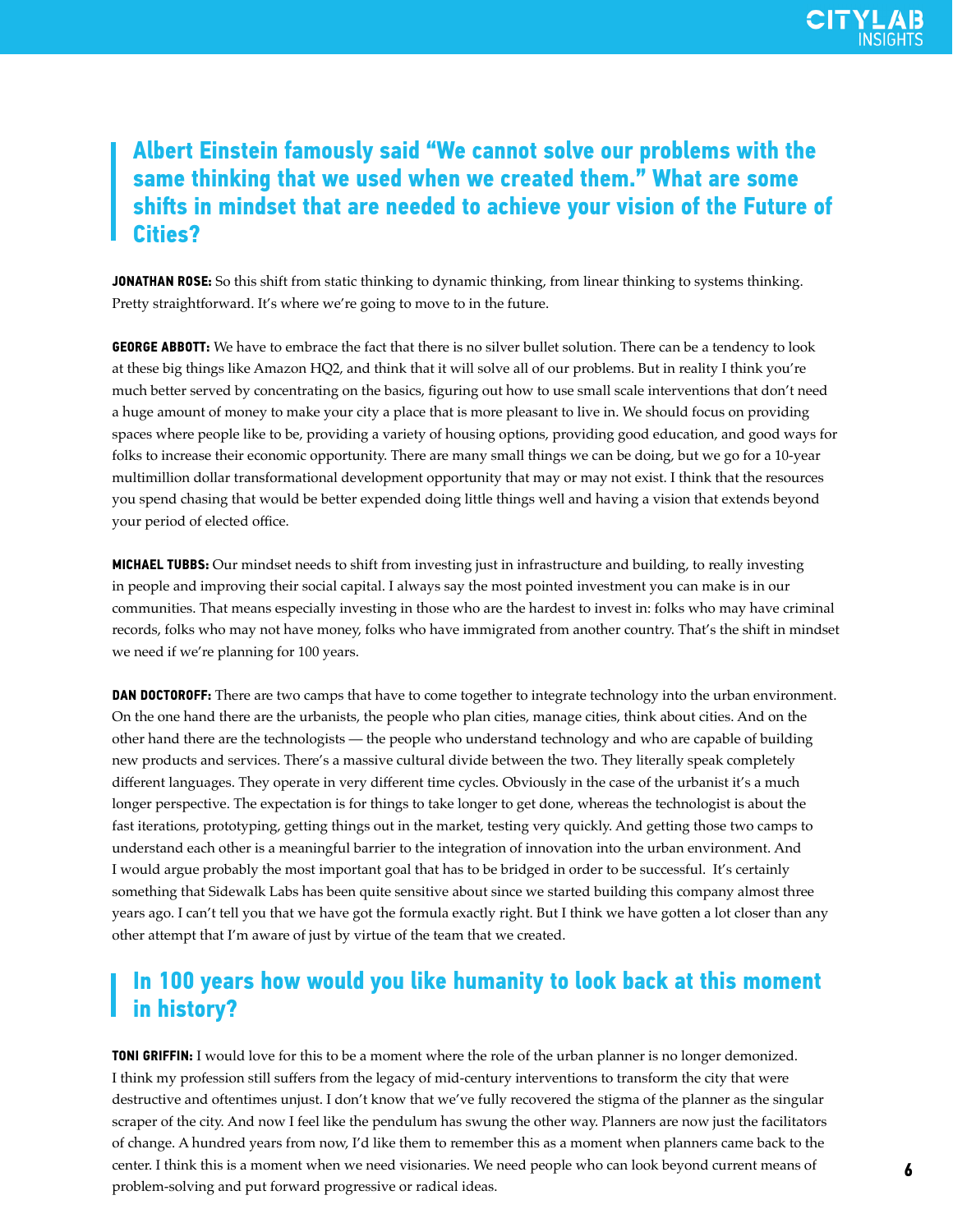**CAROL COLETTA (Kresge Foundation, Senior Fellow of American Cities Practice):** I'd like humanity to look back and say that this was the moment when the problems created in the 20th century were recognized and they didn't look for easy solutions. They recognized the hardships but they didn't wait until they had complete consensus to push forward with changes that could be made in the near term, and they figured out how to communicate the choices in effective ways.

**SAM LICCARDO:** I want the readers of those history books to know that we were looking out for them, that we were thinking about the impact of our decisions on our grandchildren, and that this was the moment when we learned how to prosper and bring everyone along with us by creating the world's most successful multicultural community.

#### **How do you respond to the narratives of The Smart City and The Rise of Autonomous Vehicles as the future of cities?**

**DAN DOCTOROFF:** Technological transformation is going to occur in virtually every aspect of urban life and in multiple forms. Self-driving technology is going to reduce costs without sacrificing convenience. It will also have a huge impact on the urban form by dramatically increasing the amount of public open space. Additionally, we are going to see some building technologies that enable us to create far greater flexibility and affordability, which can help us to begin to address the affordability crisis that we have both in the shorter term and over the longer term. We think the public realm itself can be much more usable, and much more engaging for people. People will have the ability to personalize it in new and interesting ways. There are five pillars of the future city: mobility, sustainability, building the public realm, community, and governmental services. Each one of them doesn't act independently. Each one interacts with all of the others, and the opportunity is to think comprehensively about the urban environment. That's what's so exciting about the moment that we're in right now.

**SHELLEY POTICHA:** I appreciate that we have to evolve. Technology is going to shift how we experience our lives and how we get around. But I'm hoping we don't prioritize technology over people. There are going to be efficiencies and benefits of autonomous vehicles, but that doesn't matter if it means a pedestrian can't walk down the street safely because the vehicle can't see them. I worry about reverting to a modernist vision of cities where everything's separated.

**BRUCE KATZ:** I think the smartest cities are the cities with the smartest citizens. We have a lot of technology-led conversations, in the United States in particular. I would rather the conversation be about how do we ensure that we invest in early childhood and expand those investments as children make their way through elementary and secondary schools. The challenge in the United States is not in product innovation or in deploying new technologies. The challenge we have is in diminishing the profound racial and ethnic achievement gap. It's in our inability to educate a citizenry that's capable of participating in the 21st century labor market. I think smart cities really needs to be equated with smart citizens. The 21st century is much more distributed, much more networked, much nimbler, smaller, entrepreneurial, and technologically enhanced. Cities are really at the vanguard of it all.

**CAROL COLETTA:** The narrative around autonomous vehicles makes no sense to me. What is the point of autonomous vehicles if they are going to be used the same way vehicles have been used in the last 50 years? What is magic about that? I don't get it. In terms of narratives I like, I see a new focus on inequality and shared prosperity. I think we don't know what to do about it yet, but the fact that we recognize it is the first step. The other thing that's positive is that there is clearly a strong appetite for people to live in cities. As someone who has been working on trying to get people to move back into the city for decades, that hasn't always been the case.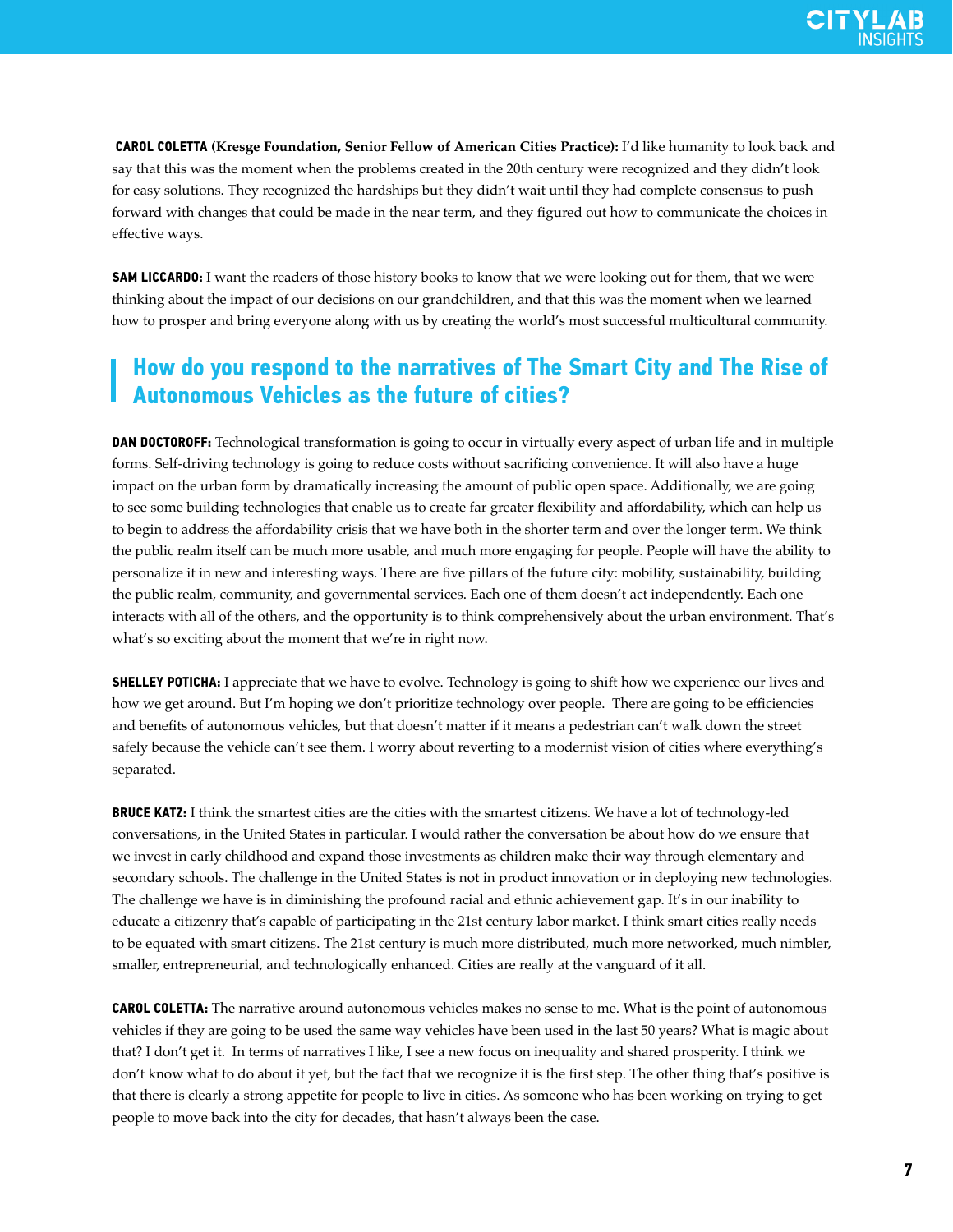**SAM LICCARDO:** The narrative of the city as a laboratory is critically important for us. Along many dimensions, cities certainly become social laboratories. That's not a new phenomenon. This is the place where diversity happens. We need to demonstrate that to an awful lot of folks in this country that are skeptical and perhaps fearful of diversity. We have to show that cities are where diversity propels communities to flourish. We are also a laboratory for innovations of various kinds. In San Jose, we've been very deliberate about allowing ourselves to become the guinea pig for innovators in our impressive community to demonstrate technologies that have civic impact. For instance, Facebook is launching free gigabit speed Wi-Fi service within the city, and a couple of local engineers decided to create a drone that paints over graffiti on freeway overpasses.

**MICHAEL TUBBS:** The narratives I'm excited about are things like basic income and tuition-free college. Moving toward affordable healthcare and free health care as a right. We believe we can help take care of people's basic needs. Every generation has huge technological advances and that's inevitable. And I think that's why so much of my focus is on people, because we spend a lot of time innovating around technology, apps, and profits. I think it's time to embrace the fact that we have an opportunity to actually shape the future with the choices we make today. I'm excited about that.

# **If the city of the past was built on the foundation of waterways and transport corridors. What do you think is the foundation of the city of the future?**

**MICHAEL BERKOWITZ:** It's going to be about this local-global connection. What that means is that people will be organized around a tight-knit community, but they will be able to tap into things at massive scale. The city of 100 million people is coming. And yet, that will be a city of neighborhoods. I also think information technology and the pace of innovation will make the future be built around connectivity. People will be looking globally for the good ideas, and communities will make these big concepts personal and interconnected.

**MICHAEL TUBBS:** The foundation of the city of the future is in being intentional about the folks who live in the city. It's in connecting those folks to skills and opportunities. It's about creating a true community where people feel that they are their brothers' and their sisters' keepers. It's in creating positive design for cities, so folks aren't sprawled out. If folks are living in proximity to each other, there are ways for people to bump into each other. I think that helps. I think it's true integration along lines of class, race, and everything else. The city of the future will be full of mixed income communities and workplaces.

**JONATHAN ROSE:** Cities are built on connectivity, and they will continue to be. It happens to be that waterways were how they were connected in the past, because cities were part of networks of trade. Networks evolve out of connected diversity. For cities to thrive, they need to be differentiated. They need to have something of excellence to offer the network and they need to be connected. Water connections became land connections, which became high-speed rail and airport connections, and now there are internet connections. The key now is to interconnect humanely.

#### **ABOUT THE AUTHOR: CITYLAB X LONGPATH**

CityLab x Longpath is a collaboration exploring and investigating the deeper futures of cities. Interviews and research conducted by Chad Rochkind, Longpath Urban Fellow.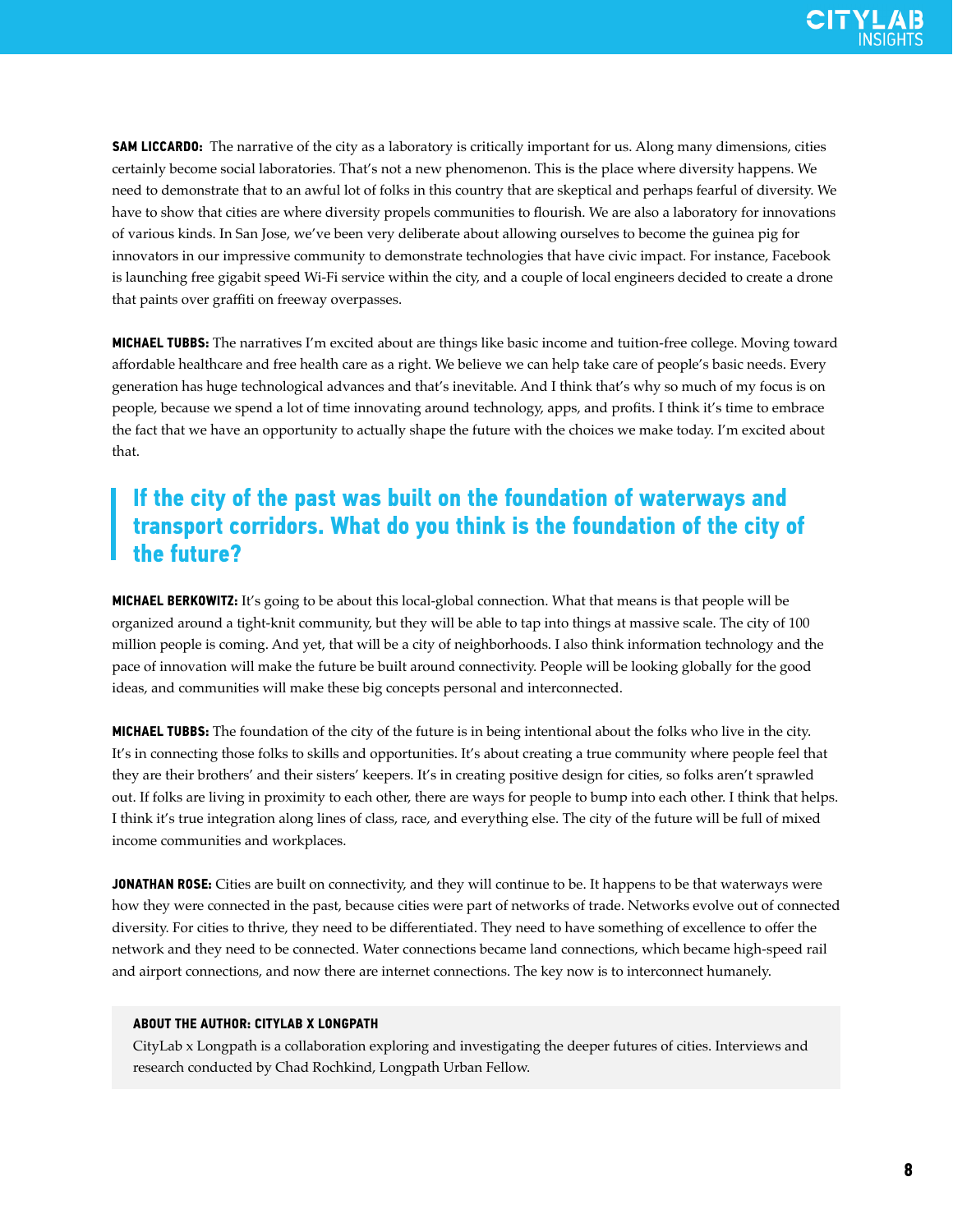

# **Virtual Roundtable Participants**

**GIL PENALOSA** Founder of 880 Cities

**SAM LICCARDO** Mayor of San Jose, California

#### **TONI GRIFFIN**

Professor in practice of urban planning, Harvard University Graduate School of Design

**DAN DOCTOROFF** Chairman and CEO, Sidewalk Labs

#### **GEORGE ABBOTT**

Director of External Affairs, Memphis River Parks Partnership

#### **SHELLEY POTICHA**

Managing Director, Healthy People and Thriving Communities program at the Natural Resource Defense Council

**MICHAEL TUBBS** Mayor of Stockton, California

**MICHAEL BERKOWITZ** President, 100 Resilient Cities

**BRUCE KATZ** Author of The New Localism: How Cities Can Thrive in the Age of Populism

**CAROL COLETTA** Senior Fellow of American Cities Practice, Kresge Foundation

**JONATHAN ROSE** Author of The Well Tempered City